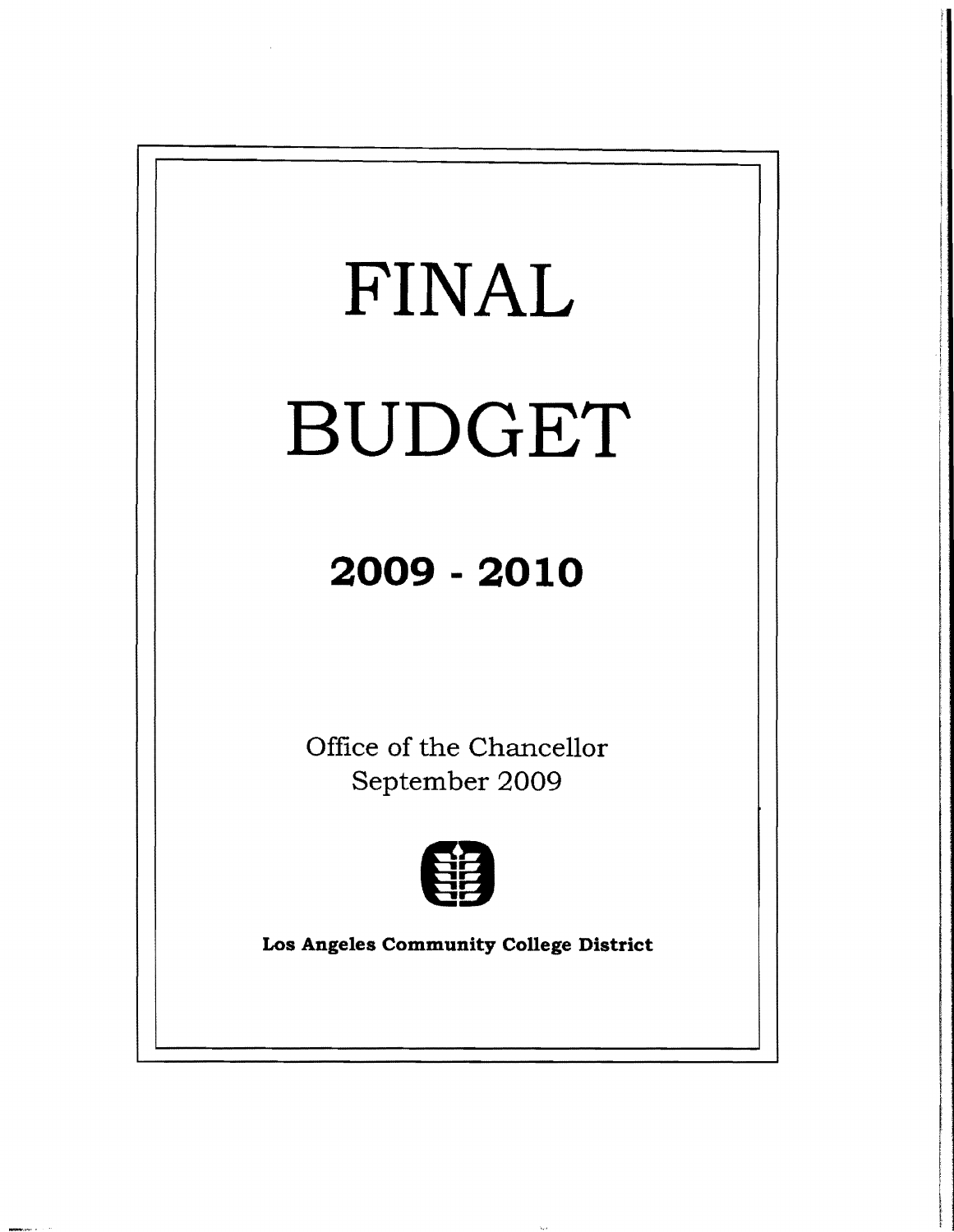## EXECUTIVE SUMMARY

The following is a brief summary of the District's 2009-2010 Final Budget with reference to extended discussions in the body of the document.

- The 2009-2010 Final Budget for all funds is \$1.85 billion distributed over eight funds -General Fund, Bookstore Fund, Cafeteria Fund, Child Development Fund, Special Reserve Fund, Building Bond Fund, Student Financial Aid Fund, and Debt Services Fund (page 1).
- The 2009-2010 General Fund, consisting of restricted and unrestricted programs, is \$671.59 million, and represents 36.3 percent of the total budget (pages 2-3).
- The Unrestricted General Fund budget, which supports the principal operations of the District, is \$574.05 million and represents 31.03 percent of the Final Budget (pages 4-8).
- The level of Unrestricted General Funds available for appropriation, which consists of beginning balances, reserve for open orders, transfers, and income, is \$29.97 million less than the 2008-09 Final Budget (page 15).
	- 1) The Beginning Balance of \$45.8 million is \$14.5 million less than the 2008-09 Beginning Balance.
	- 2) State General Revenue is projected to decrease from 2008-09, primarily because of the base workload reduction of \$17 million and without any COLA and funded growth revenue.
- 2009-2010 Unrestricted General Fund appropriations of \$574.05 million are \$14.5 million (-5 %) less than 2008-09 Final Budget (page 8). Appropriations for the nine colleges and lTV program are at \$426.62 million, which is \$27.9 million less than 2008-09 Final Budget allocation for college locations.
- Appropriations in all Other Funds appear to be adequate to maintain planned levels of service (pages 98-113).